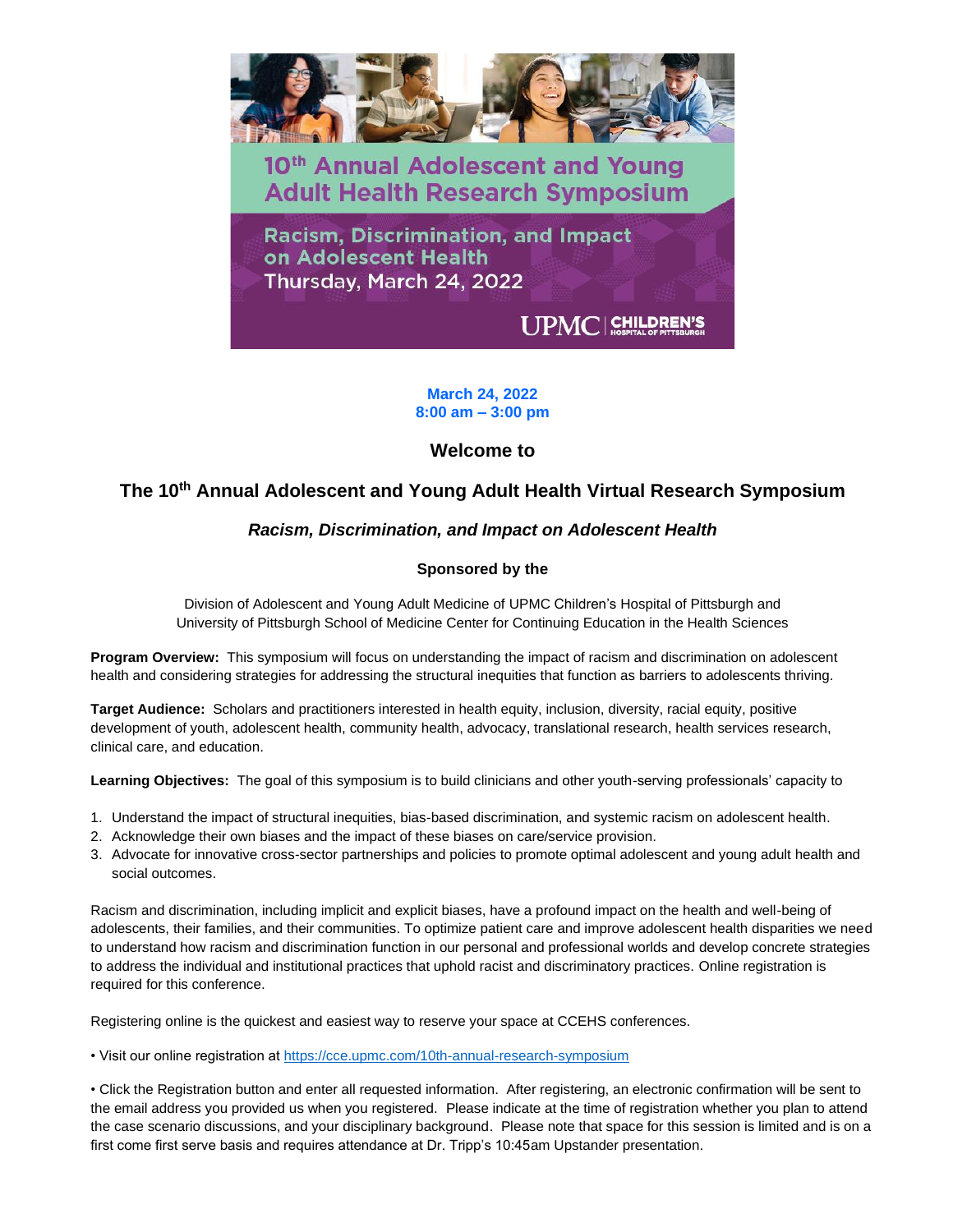# **Conference Schedule at a Glance**

| $8:00 - 8:05a$ | Welcome and Introductions, Via Zoom, https://pitt.zoom.us/j/94212120405, Password: 936579<br>Elizabeth Miller, MD, PhD |
|----------------|------------------------------------------------------------------------------------------------------------------------|
|                | Director, Division of Adolescent and Young Adult Medicine                                                              |
|                | UPMC Children's Hospital of Pittsburgh                                                                                 |
|                | Professor of Pediatrics                                                                                                |
|                | University of Pittsburgh School of Medicine                                                                            |
| $8:05 - 9:00a$ | Pediatric Grand Rounds - Via Zoom, https://pitt.zoom.us/j/94212120405, Password: 936579                                |
|                | <b>Engaging Adolescents and Young Adults in Violence Prevention and Research</b>                                       |
|                | <b>Manuel Ángel Oscós-Sánchez, MD</b>                                                                                  |
|                | Professor, Distinguished Teaching Professor, Family Medicine Residency Program                                         |
|                | UT Health San Antonio, TX                                                                                              |
| $9:00 - 9:15a$ | Meet and Greet with Pediatric Grand Rounds Speaker – Via Zoom, https://pitt.zoom.us/j/92061507608, Password: 936579    |
|                | <b>Manuel Angel Oscos-Sanchez, MD</b>                                                                                  |
|                | Professor, Distinguished Teaching Professor, Family Medicine Residency Program                                         |
|                | UT Health San Antonio, TX                                                                                              |
|                | <b>Symposium Zoom Link:</b>                                                                                            |
|                | https://us02web.zoom.us/j/85780291784?pwd=VHI3dDBkVCtENi9ZWWFoZ0JwemMwdz09                                             |
|                |                                                                                                                        |

## **Meeting ID: 857 8029 1784**

**Passcode: 519306**

**One tap mobile**

**+13126266799,,85780291784#,,,,\*519306# US (Chicago) +16465588656,,85780291784#,,,,\*519306# US (New York)**

**9:15—10:30a** *Scholars presenting their research on the impact of racism and discrimination on adolescent health* Jaime Booth, PhD, MWS, Associate Professor, School of Social Work, University of Pittsburgh *Tyia Wilson, PhD,* Postdoctoral Researcher, Division of Adolescent Medicine, University of Pittsburgh, Dept. of Pediatrics *Ashley Hill, DrPH, MPH,* Assistant Professor, Epidemiology, School of Public Health, University of Pittsburgh

- **10:30—10:45a** *Break*
- **10:45a—12:15p** *Upstander Presentation Rickquel Tripp, MD, MPH, LCDR, USNR* Vice-Chair for Diversity, Equity and Inclusion Clinical Assistant Professor of Emergency Medicine EMS Medical Director, Department of Emergency Medicine University of Pittsburgh School of Medicine

## *Loreta Matheo, MD, FAAP*

Vice-Chair of Diversity, Equity and Inclusion Clinical Associate Professor of Pediatrics UPMC Children's Hospital of Pittsburgh

**12:15p—1:00p** *Intermission/Lunch*

**1:00p—3:00p** *Upstander Scenarios/Case Discussions (specific to setting/disciplinary background) - Rickquel Tripp*

*Microsoft Teams Meeting -* **Join on your computer or mobile app [Click here to join the meeting](https://teams.microsoft.com/l/meetup-join/19%3ameeting_MGIyZjFkYjQtMDUxYS00YWM2LWFkZDgtM2IzZDYwNWU2ODVj%40thread.v2/0?context=%7b%22Tid%22%3a%228b3dd73e-4e72-4679-b191-56da1588712b%22%2c%22Oid%22%3a%2213d45a55-8508-41fb-8ce7-f0653ab9dbc8%22%7d)**

> **Join with a video conferencing device** [327088547@t.plcm.vc](mailto:327088547@t.plcm.vc) Video Conference ID: 118 437 395 0 [Alternate VTC instructions](https://dialin.plcm.vc/teams/?key=327088547&conf=1184373950) **Or call in (audio only)** [+1 412-447-5295,,478741725#](tel:+14124475295,,478741725# ) United States, Pittsburgh Phone Conference ID: 478 741 725#

**3:00p** *Adjournment*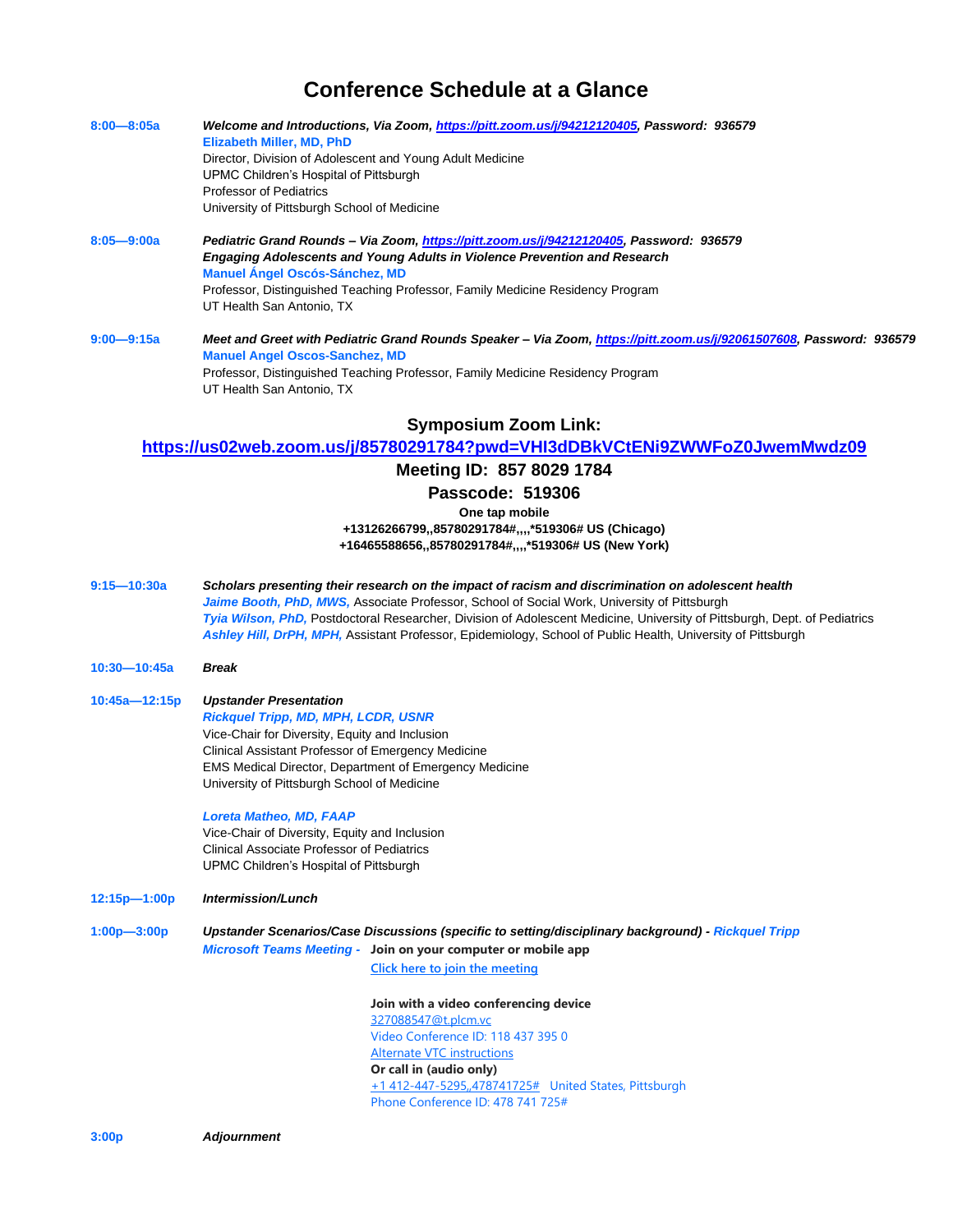### **Accreditation and Designation Statement**

In support of improving patient care, the University of Pittsburgh is jointly accredited by the Accreditation Council for Continuing Medical Education (ACCME), the Accreditation Council for Pharmacy Education (ACPE), and the American Nurses Credentialing Center (ANCC), to provide continuing education for the healthcare team.

### **Physician (CME)**

The University of Pittsburgh designates this live activity for a maximum of 6.0 *AMA PRA Category 1 Credits™.* Physicians should claim only the credit commensurate with the extent of their participation in the activity.

#### **Nursing (CNE)**

The maximum number of hours awarded for this Continuing Nursing Education activity is 6.0 contact hours.

#### **Physician Assistant (AAPA)**

The University of Pittsburgh has been authorized by the American Academy of PAs (AAPA) to award AAPA Category 1 CME credit for activities planned in accordance with AAPA CME Criteria. This activity is designated for 6.0 AAPA Category 1 CME credits. PAs should only claim credit commensurate with the extent of their participation.

## **Social Work**

As a Jointly Accredited Organization, University of Pittsburgh is approved to offer social work continuing education by the Association of Social Work Boards (ASWB) Approved Continuing Education (ACE) program. Organizations, not individual courses, are approved under this program. State and provincial regulatory boards have the final authority to determine whether an individual course may be accepted for continuing education credit. University of Pittsburgh maintains responsibility for this course. Social workers completing this course receive 6.0 continuing education credits.

Other health care professionals will receive a certificate of attendance confirming the number of contact hours commensurate with the extent of participation in this activity.

#### **Faculty Disclosure:**

No members of the planning committee, speakers, presenters, authors, content reviewers and/or anyone else in a position to control the content of this education activity have relevant financial relationships with any entity producing, marketing, re-selling, or distributing health care goods or services, used on, or consumed by, patients to disclose.

## **Disclaimer Statement:**

The information presented at this CME program represents the views and opinions of the individual presenters, and does not constitute the opinion or endorsement of, or promotion by, the UPMC Center for Continuing Education in the Health Sciences, UPMC / University of Pittsburgh Medical Center or Affiliates and University of Pittsburgh School of Medicine. Reasonable efforts have been taken intending for educational subject matter to be presented in a balanced, unbiased fashion and in compliance with regulatory requirements. However, each program attendee must always use his/her own personal and professional judgment when considering further application of this information, particularly as it may relate to patient diagnostic or treatment decisions including, without limitation, FDA-approved uses and any off-label uses.

#### **Planning Committee:**

#### **Elizabeth Miller, MD, PhD**

**Director, Division of Adolescent and Young Adult Medicine UPMC Children's Hospital of Pittsburgh Edmund R. McCluskey Chair in Pediatric Medical Education Professor of Pediatrics University of Pittsburgh School of Medicine**

#### **Loreta Matheo, MD, FAAP**

**Vice Chair of Diversity, Equity and Inclusion Clinical Associate Professor of Pediatrics UPMC Children's Hospital of Pittsburgh**

#### **Orquidia Torres, MD, MS**

**Assistant Professor of Pediatrics Director of Medical Student and Resident Education Program Director, Adolescent Medicine Fellowship Division of Adolescent and Young Adult Medicine UPMC Children's Hospital of Pittsburgh**

#### **Nicholas Szoko, MD**

**TL1 Postdoctoral Scholar, Fellow Division of Adolescent and Young Adult Medicine UPMC Children's Hospital of Pittsburgh**

#### **Ashley V. Hill DrPH, MPH**

**Assistant Professor Department of Epidemiology School of Public Health University of Pittsburgh**

#### **Alana D. Fields, PhD**

**Postdoctoral Associate School of Medicine Department of Pediatrics University Center**

#### **Janice Korn**

**Administrative Supervisor Division of Adolescent and Young Adult Medicine UPMC Children's Hospital of Pittsburgh**

#### **Kimberly Denne**

**Administrative Assistant Division of Adolescent and Young Adult Medicine UPMC Children's Hospital of Pittsburgh**

#### **Laura Lynch, PA-C**

**Division of Adolescent and Young Adult Medicine UPMC Children's Hospital of Pittsburgh**

## **Rachel E. Gartner. PhD, MSW**

**Assistant Professor University of Pittsburgh, School of Social Work**

# **Willa M. Doswell, RN, BSN, MA, PhD, FAAN**

**Associate Professor Department of Health Promotion and Development University of Pittsburgh School of Nursing**